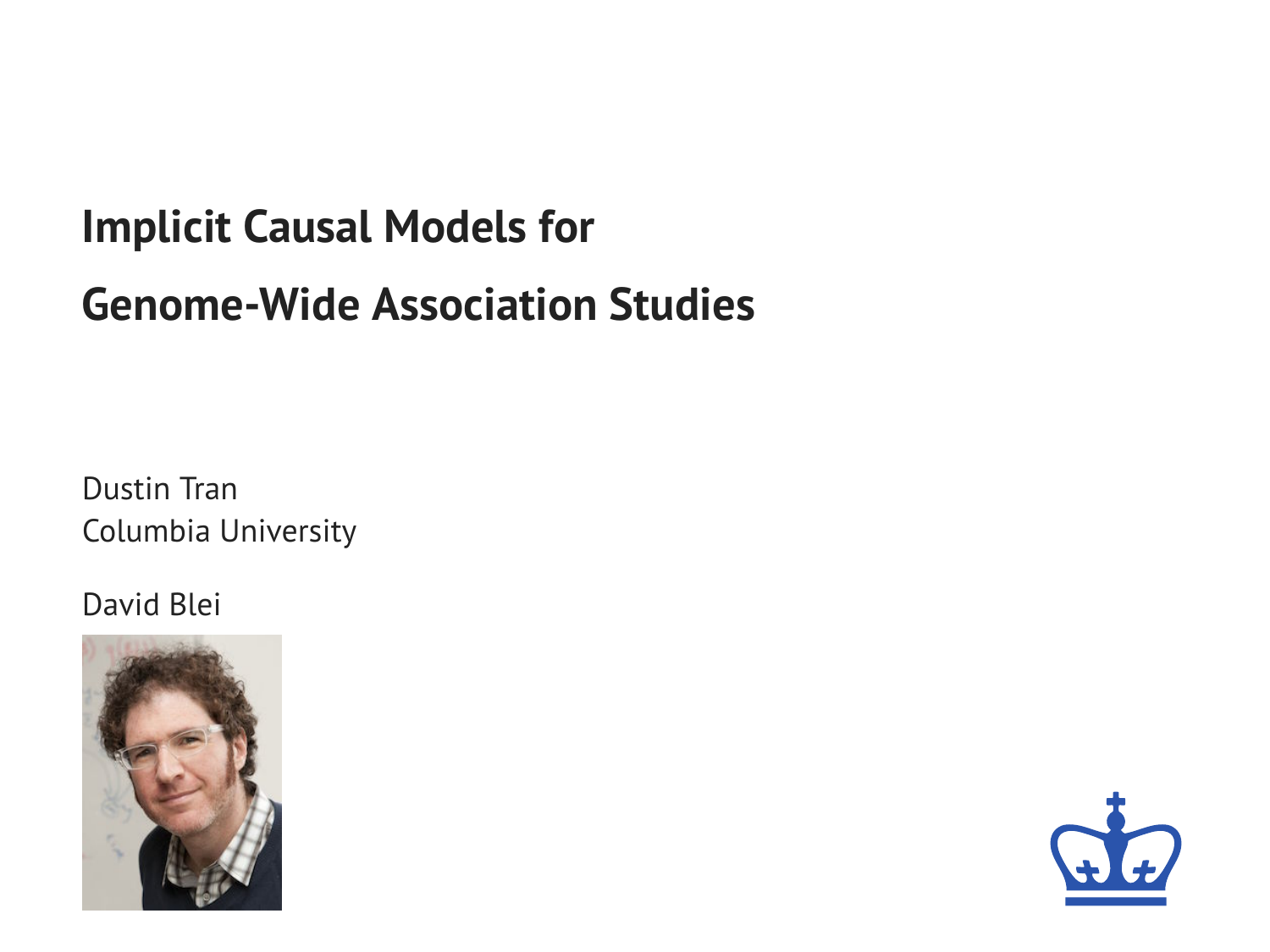# Genome-Wide Association Studies



Data consists of individuals with genetic factors *xnm* and a trait *yn*.

- Single nucleotide polymorphisms (SNPs) *xnm* are encoded as a 0, 1, or 2. (≈100K–1M)
- Phenotypes *y<sup>n</sup>* may represent metabolic levels, height, disease signals.  $(=1)$

The goal is to understand how genetic factors cause traits in individuals. [fig from Gopalan+ 2017]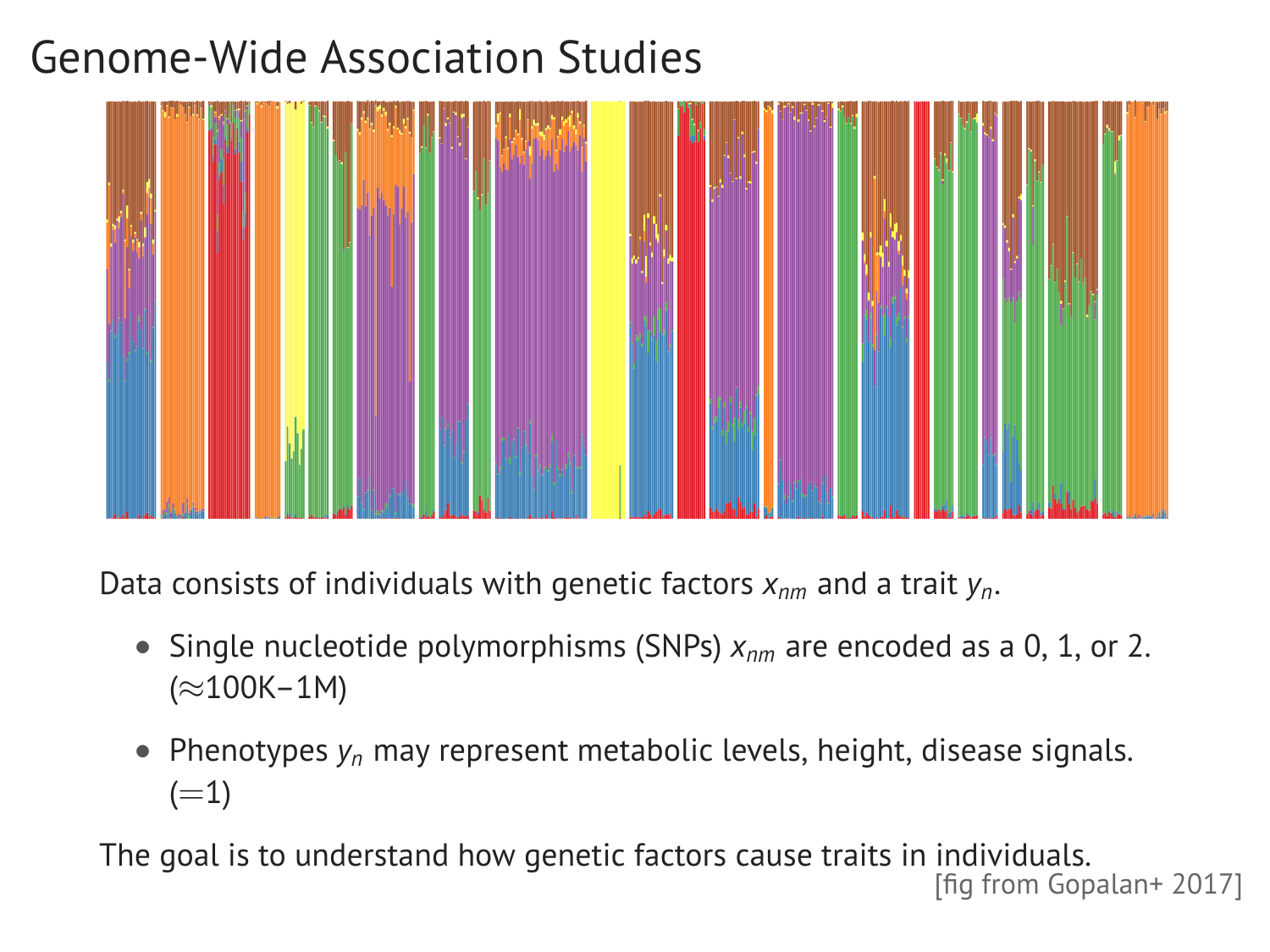### Problems in GWAS



- 1. **Richer causal models.** Existing models apply few-to-no nonlinearities, h and engineer interactions, and assume additive Gaussian noise.
- 2. **Latent confounders.** 1. Latent population structure—subgroups in the population with ancestry differences. 2. relatedness among individuals.

[fig from Song+ 2015]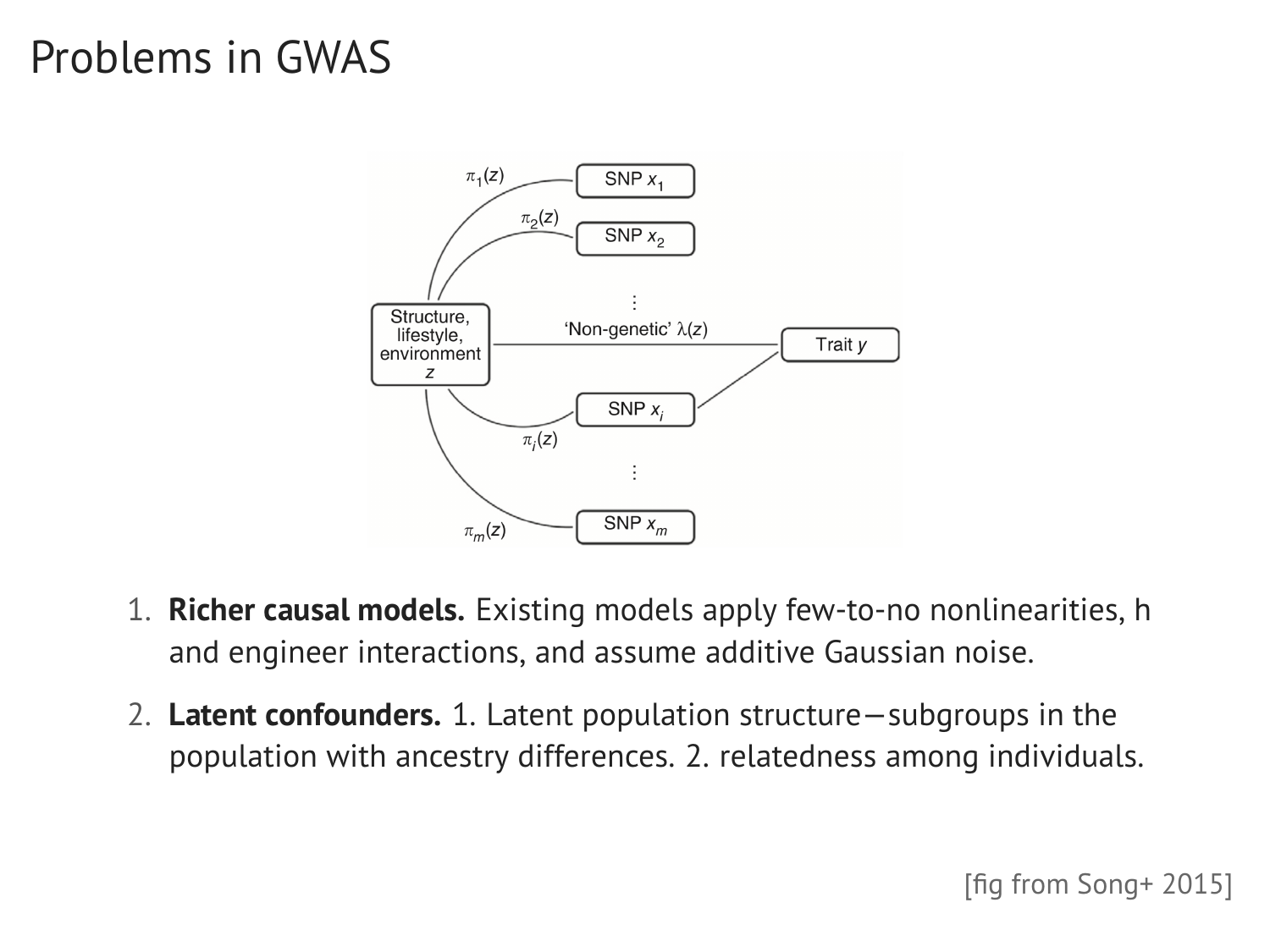#### Background: Probabilistic Causal Models





 $\beta = f_\beta(\epsilon_\beta).$ 

For each data point,

$$
x_n = f_x(\epsilon_{x,n}, \beta)
$$
  

$$
y_n = f_y(\epsilon_{y,n}, x_n, \beta).
$$

All variables are functions of noise  $\epsilon \sim s(\cdot)$  and other variables.

We are interested in estimating the causal mechanism *f<sup>y</sup>* . It lets us calculate the causal effect  $p(y \mid \text{do}(X = x), \beta)$ .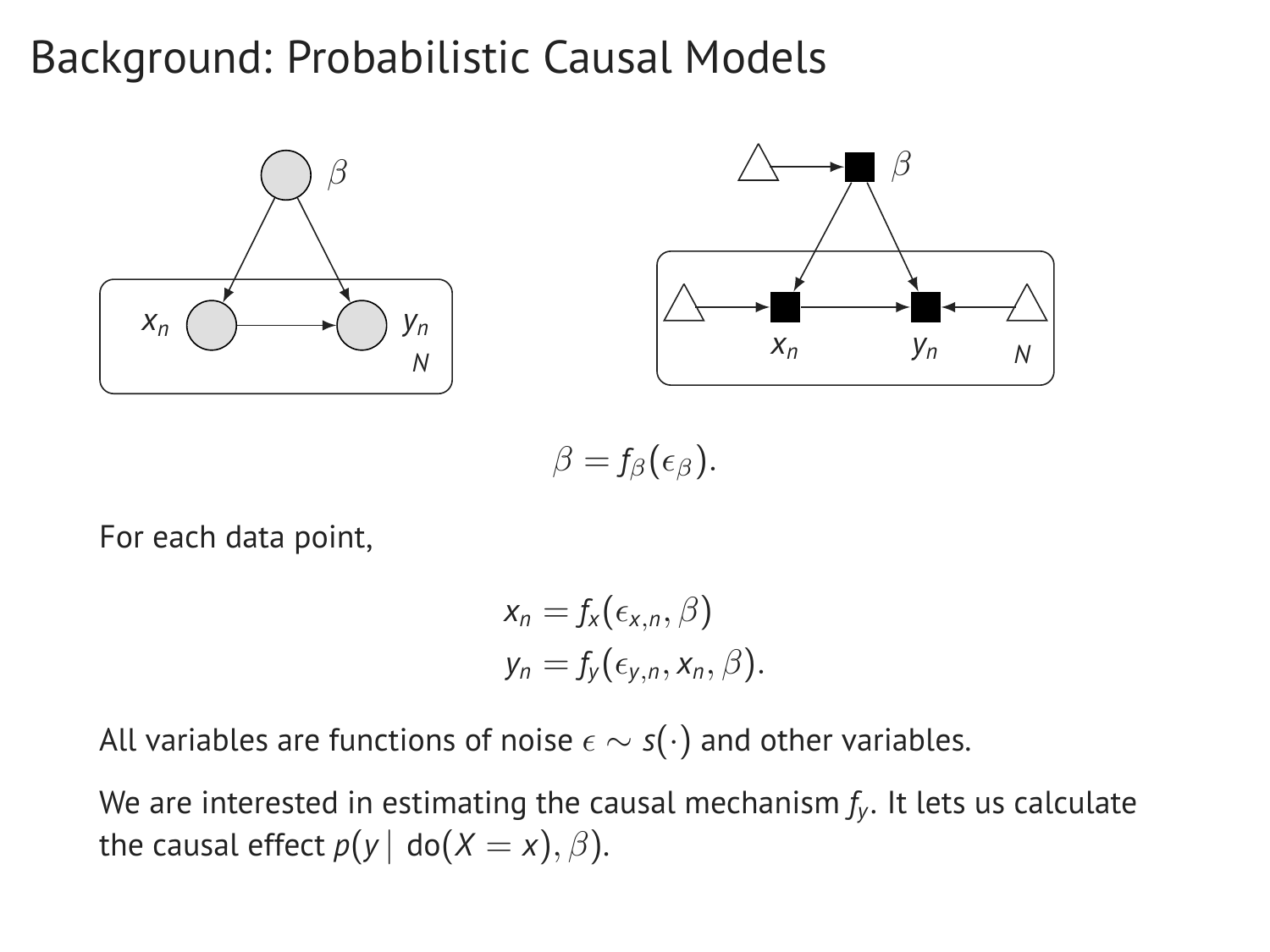### Background: Probabilistic Causal Models

Under the causal graph,  $p(y | \text{do}(x), \beta) = p(y | x, \beta)$ . This means we can estimate  $f_\mathsf{y}$  from observational data  $\{(\mathsf{x}_\mathsf{n}, \mathsf{y}_\mathsf{n})\}.$ 

**Example.** An additive noise model posits

$$
y_n = f(x_n, \beta \mid \theta) + \epsilon_n, \qquad \epsilon \sim s(\cdot).
$$

*f* might be linear or use splines. With a prior  $p(\theta)$ , Bayesian inference yields

$$
p(\theta | \mathbf{x}, \mathbf{y}, \beta) \propto p(\theta) p(\mathbf{y} | \mathbf{x}, \theta, \beta).
$$

We can use standard approximate inference algorithms.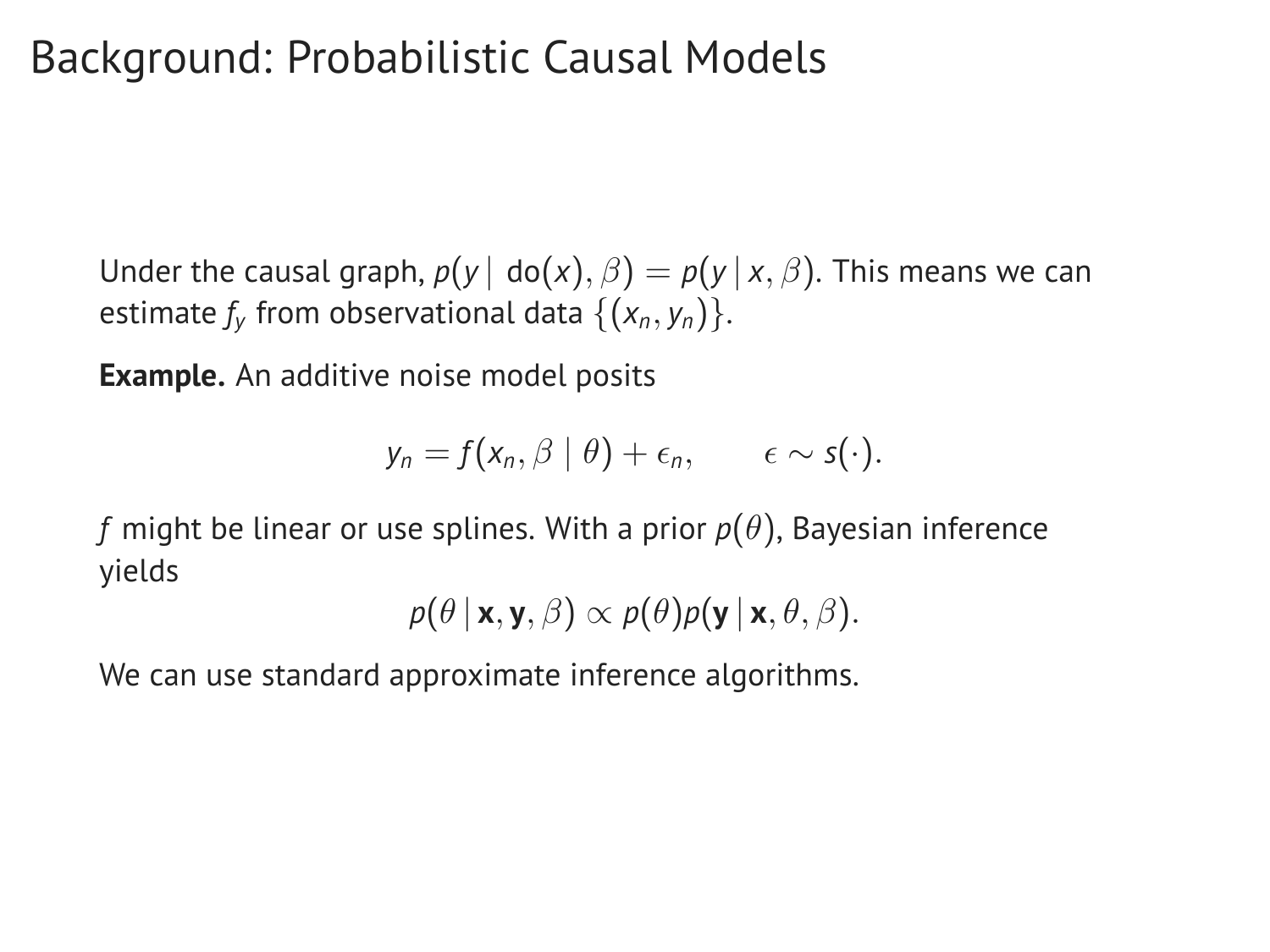Implicit models posit a distribution via its generative process. For noise ∼ *s*(·) define a function *g*,

$$
x = g(\epsilon \,|\, \theta), \quad \epsilon \sim s(\cdot).
$$

Setting *g* to a neural net enables multilayer, nonlinear interactions.

Implicit causal models are universal approximators of causal models.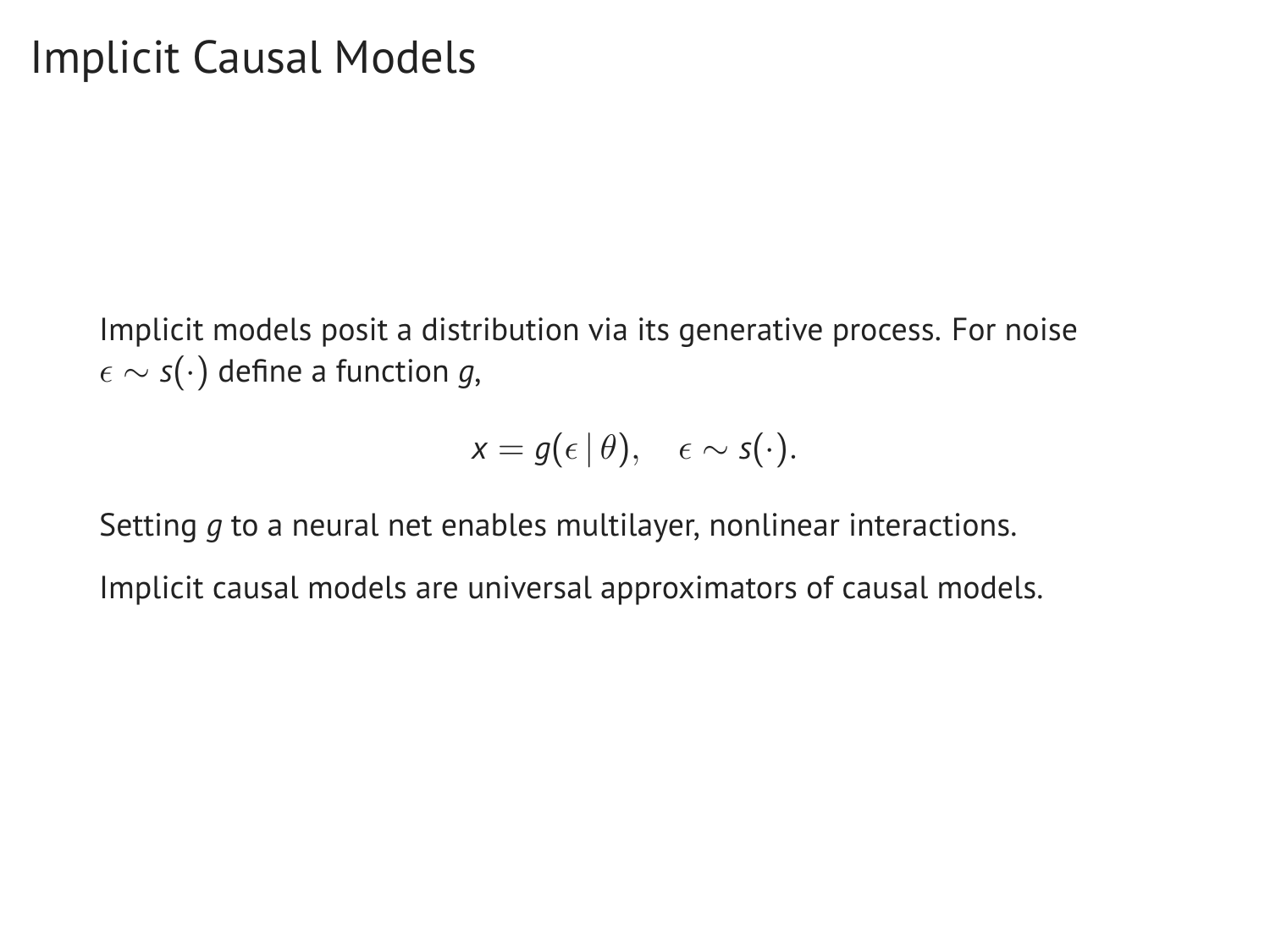### Implicit Causal Models with Latent Confounder



Consider a causal model for GWAS. For each SNP  $m = 1, \ldots, M$ ,

$$
z_n = g_z(\epsilon_{z_n}),
$$
  
\n
$$
x_{nm} = g_{x_m}(\epsilon_{x_{nm}}, z_n | w_m),
$$
  
\n
$$
y_n = g_y(\epsilon_{y_n}, x_{n,1:M}, z_n | \theta).
$$

This is newly drawn per person *n*.

[fig from Song+ 2015]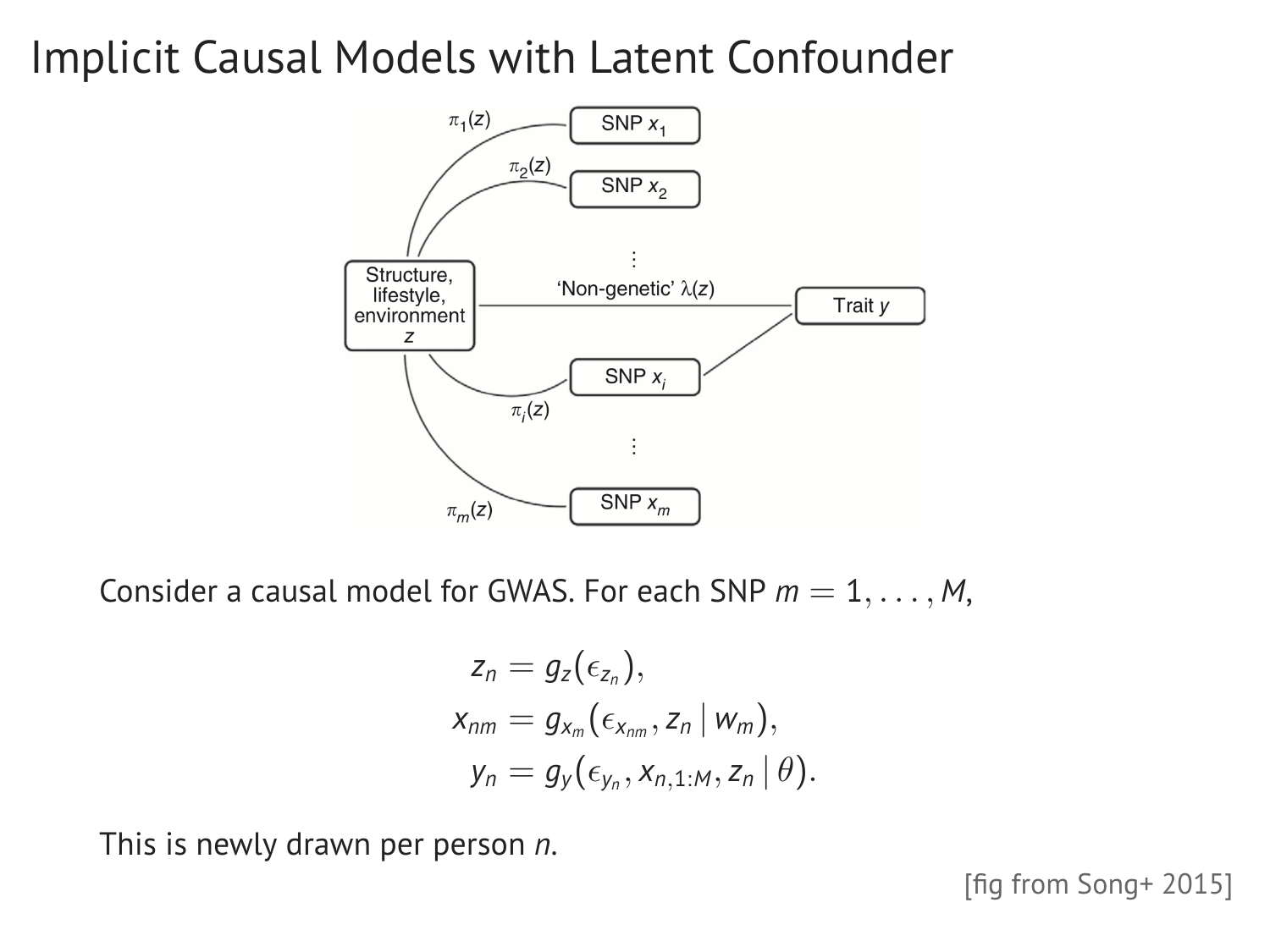#### Implicit Causal Model with a Latent Confounder



**Confounders.**  $z_n \sim \text{Normal}(z_n; \mathbf{0}, \mathbf{I}_K)$ .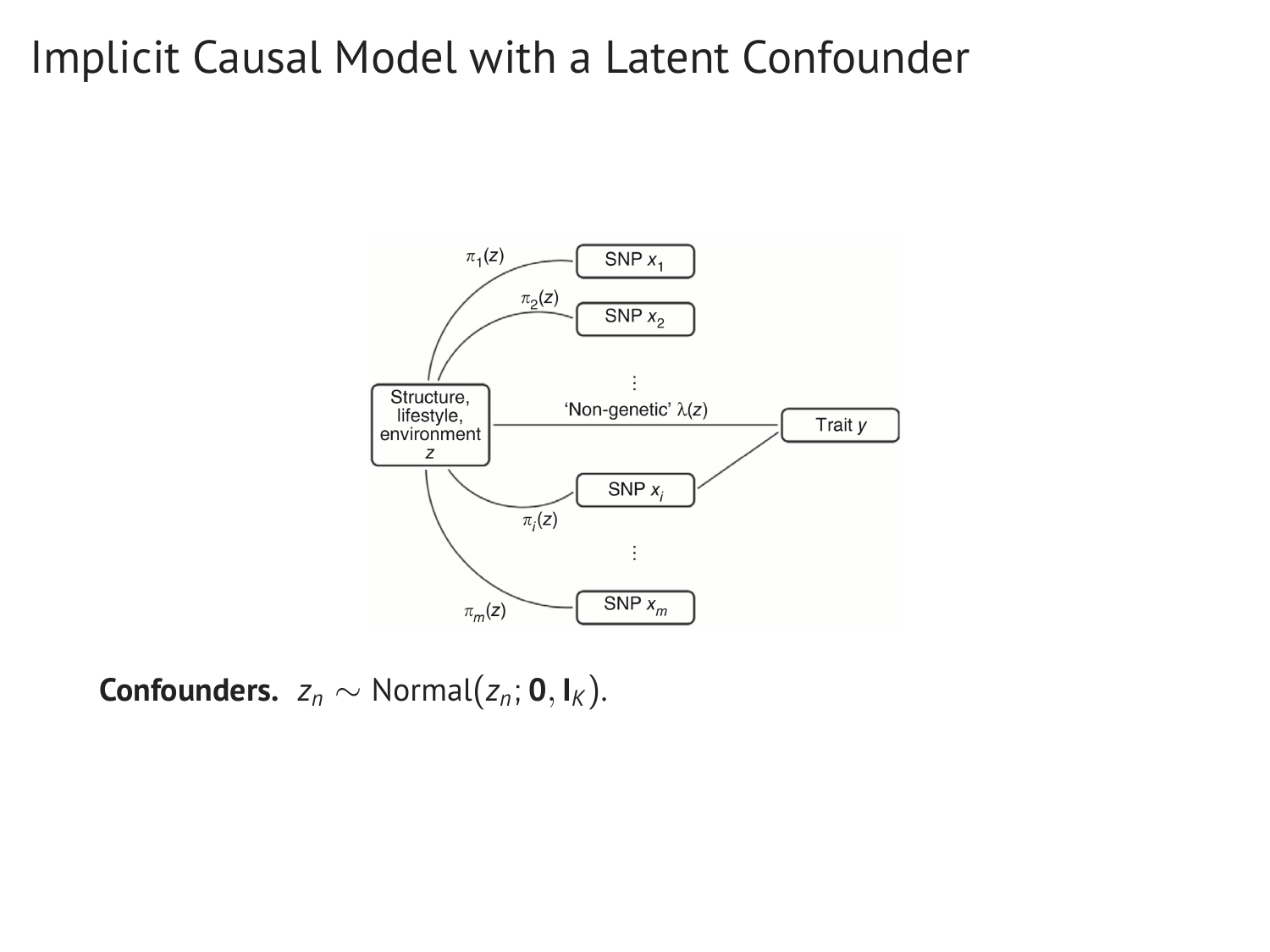# Implicit Causal Model with a Latent Confounder



**SNPs.**  $x_{nm} \sim \text{Binomial}(2, \pi_{nm})$ .

Logits are a nonlinear function of *z<sup>n</sup>* and latent factors,

$$
logit \pi_{nm} = NN([z_n, w_m] | \phi).
$$

Standard normal prior over  $w_m$  and  $\phi$ . This generalizes logistic factor analysis.

[fig from Price+ 2006]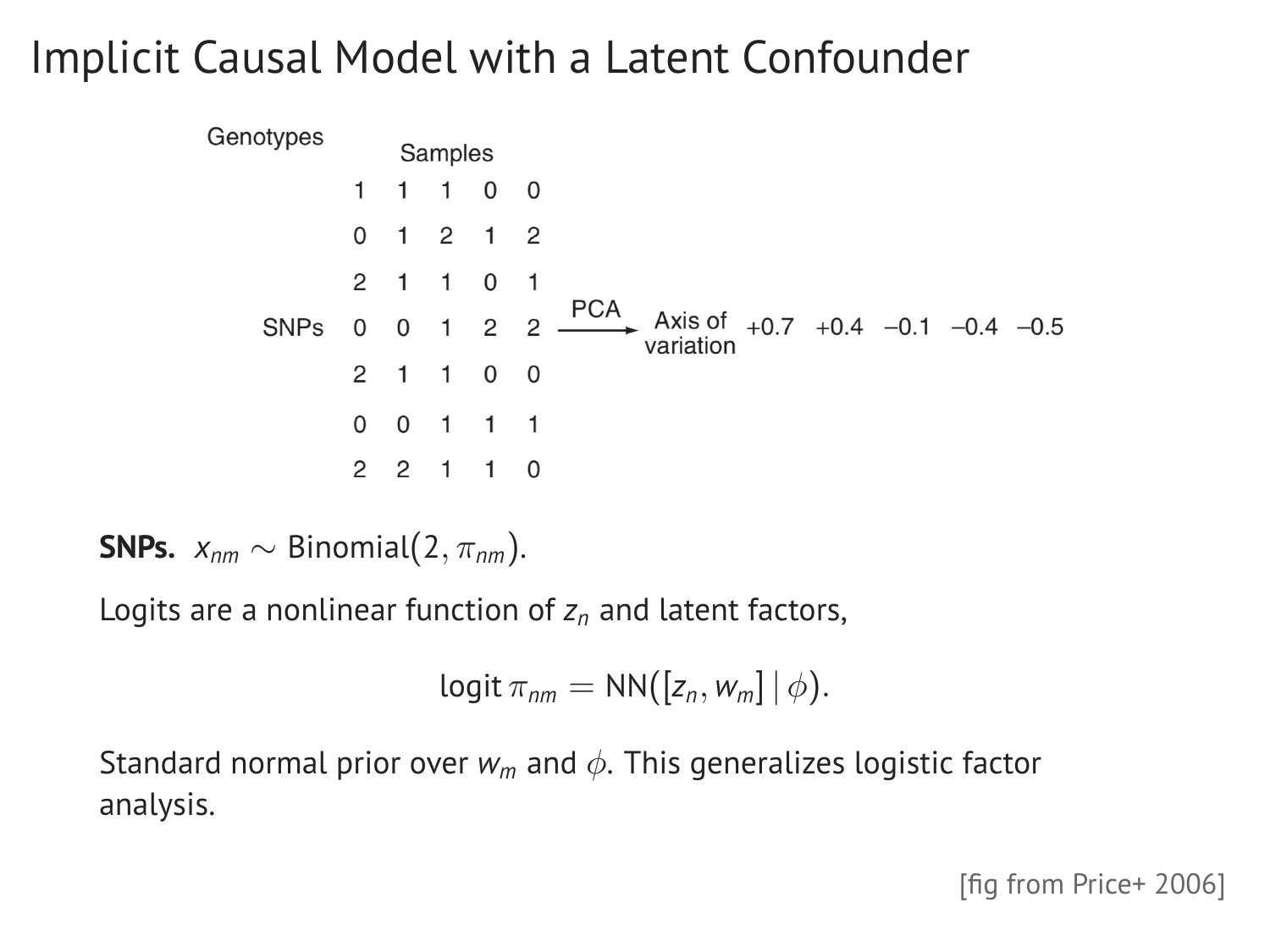# Implicit Causal Model with a Latent Confounder



**Traits.**  $y_n = NN([x_{n,1:M}, z_n, \epsilon] | \theta), \epsilon_n \sim Normal(0, 1)$ 

This generalizes linear regression.

We place a group Lasso prior on weights in first hidden layer. This encourages sparse inputs. Standard normal for others.

[fig from Feng+Simon 2017]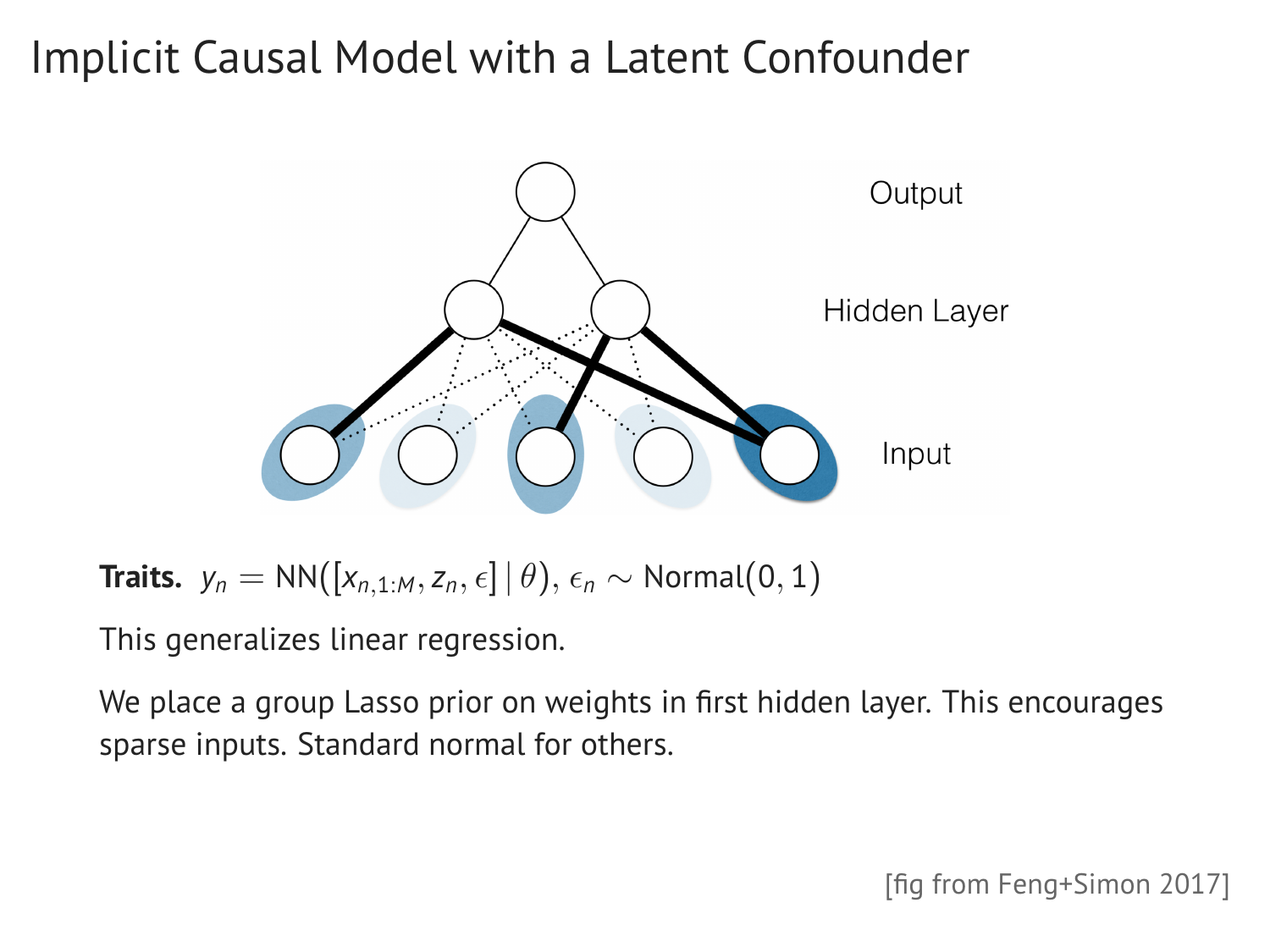#### Causal Inference

To estimate the mechanism  $f_v$  we calculate the posterior  $p(\theta | \mathbf{x}, \mathbf{y})$ .

$$
p(\theta | \mathbf{x}, \mathbf{y}) = \int p(\mathbf{z}, \mathbf{w}, \phi | \mathbf{x}, \mathbf{y}) p(\theta | \mathbf{x}, \mathbf{y}, \cdots) \, d\mathbf{z} \, d\mathbf{w} \, d\phi.
$$

This accounts for the latent confounders:  $p(z | x, y)$ . We effectively infer the posterior of  $\theta$ , averaged over samples from  $p(\mathbf{z} | \mathbf{x}, \mathbf{y})$ .

**Note.** Causal inference with latent confounders can be dangerous: it uses the data twice. Our work proves  $p(\theta | \mathbf{x}, \mathbf{y})$  provides a *consistent estimator* of the causal mechanism *f<sup>y</sup>* .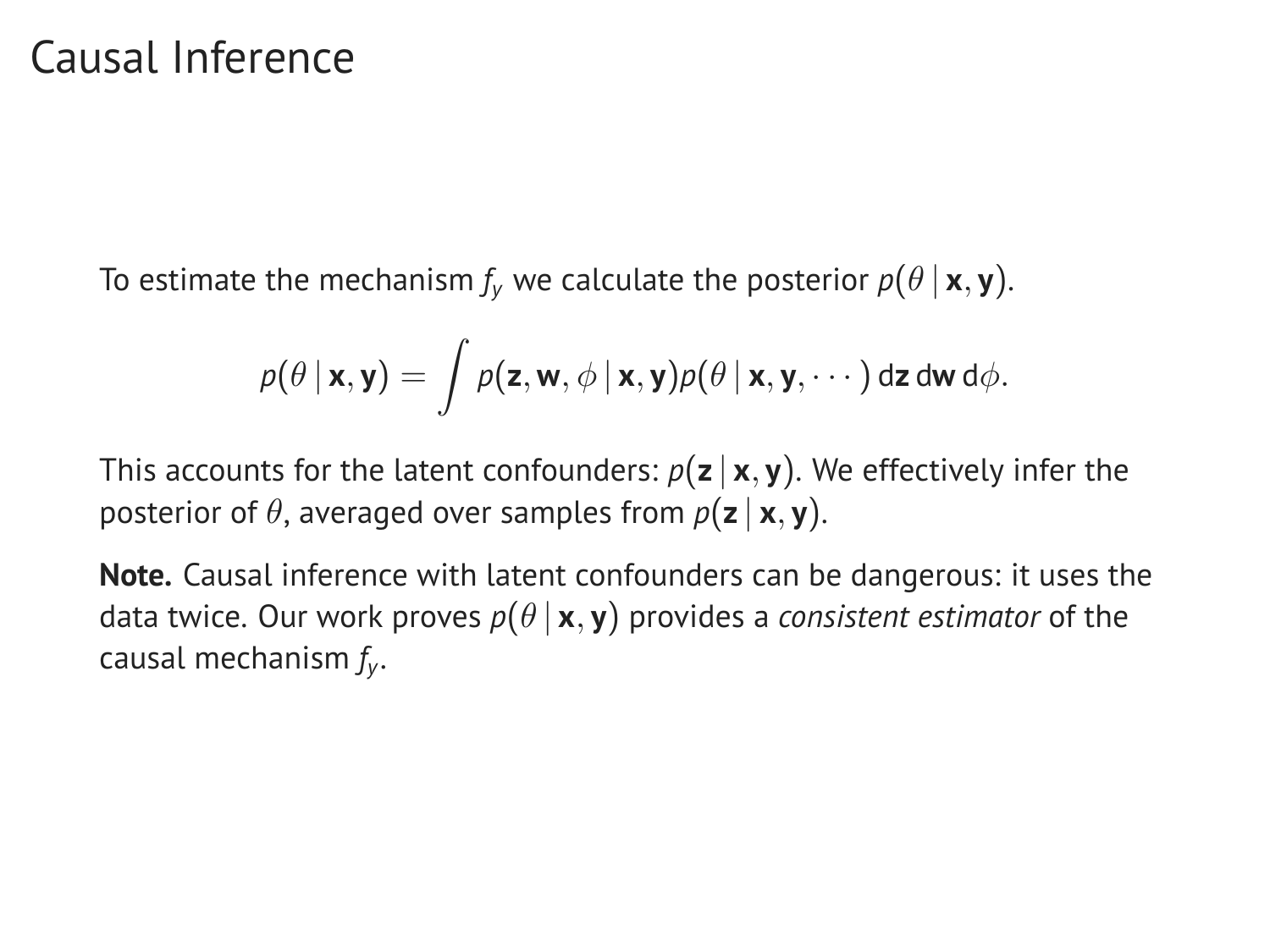#### Causal Inference

$$
p(\theta | \mathbf{x}, \mathbf{y}) = \int p(\mathbf{z}, \mathbf{w}, \phi | \mathbf{x}, \mathbf{y}) p(\theta | \mathbf{x}, \mathbf{y}, \cdots) \, d\mathbf{z} \, d\mathbf{w} \, d\phi.
$$

The posterior is intractable. Moreover, the model admits an intractable likelihood. This bars traditional algorithms.

We use **likelihood-free variational inference**. We scale it to millions of genetic factors. (Available in Edward!)